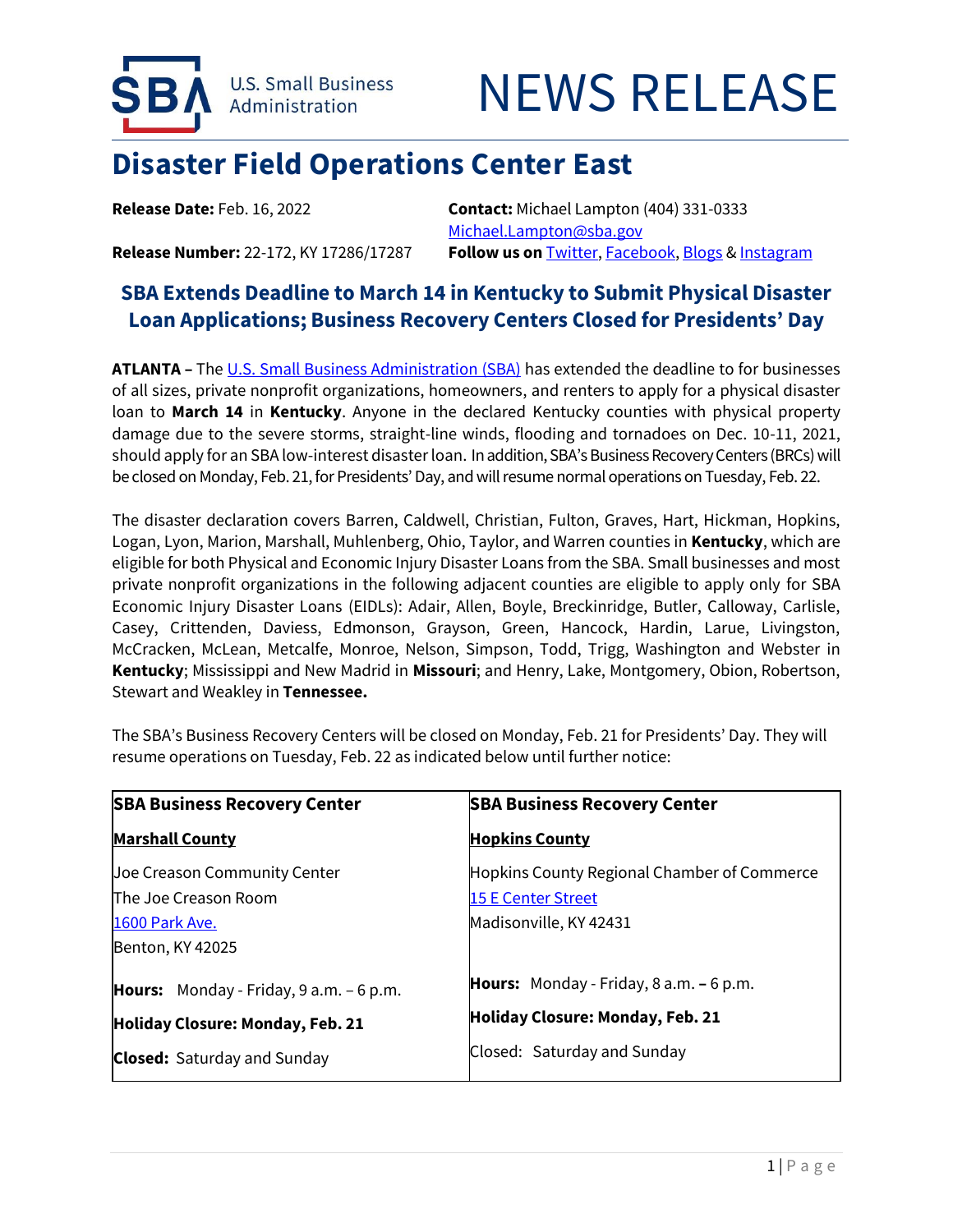| <b>SBA Business Recovery Center</b>                             |  |
|-----------------------------------------------------------------|--|
| <b>Warren County</b>                                            |  |
| Western Kentucky University Center for Research and Development |  |
| <b>WKU Business Accelerator Center</b>                          |  |
| 2413 Nashville Rd                                               |  |
| Bowling Green, KY 42101                                         |  |
|                                                                 |  |
| <b>Hours:</b> Monday - Friday, $8$ a.m. $-5$ p.m.               |  |
| <b>Holiday Closure: Monday, Feb. 21</b>                         |  |
| Closed: Saturday and Sunday                                     |  |

Businesses and private nonprofit organizations of any size may borrow up to \$2 million to repair or replace disaster-damaged or destroyed real estate, machinery and equipment, inventory, and other business assets. For small businesses, small agricultural cooperatives, small businesses engaged in aquaculture and most private non-profit organizations, the SBA offers Economic Injury Disaster Loans (EIDLs) to help meet working capital needs caused by the disaster. EIDL assistance is available regardless of whether the business suffered any physical property damage.

Disaster loans up to \$200,000 are available to homeowners to repair or replace disaster-damaged or destroyed real estate. Homeowners and renters are eligible for up to \$40,000 to repair or replace disaster damaged or destroyed personal property, including automobiles.

Applicants may be eligible for a loan amount increase up to 20 percent of their physical damages, as verified by the SBA, for mitigation purposes. Eligible mitigation improvements may include a safe room or storm shelter, sump pump, French drain, or retaining wall to help protect property and occupants from future damage caused by a similar disaster.

Interest rates are as low as **2.83** percent for businesses, **1.875** percent for nonprofit organizations and **1.438** percent for homeowners and renters, with terms up to 30 years. Loan amounts and terms are set by the SBA and are based on each applicant's financial condition.

Applicants may apply online using the Electronic Loan Application (ELA) via SBA's secure website at [https://disasterloanassistance.sba.gov/ela/s/,](https://disasterloanassistance.sba.gov/ela/s/) and should apply under SBA declaration # 17286, not for the COVID-19 incident.

To be considered for all forms of disaster assistance, applicants should register online at [DisasterAssistance.gov](https://www.disasterassistance.gov/) or download the FEMA mobile app. If online or mobile access is unavailable, applicants should call the FEMA toll-free helpline at 800-621-3362. Those who use 711-Relay or Video Relay Services should call 800-621-3362.

Businesses and individuals may also obtain information and loan applications by calling the SBA's Customer Service Center at 1-800-659-2955 (if you are deaf, hard of hearing, or have a speech disability, please call 7-1-1 to access telecommunications relay services) or emailing [DisasterCustomerService@sba.gov.](mailto:DisasterCustomerService@sba.gov) Loan applications can also be downloaded at [sba.gov/disaster.](https://disasterloanassistance.sba.gov/ela/s/article/Paper-Forms) Completed applications should be mailed to: U.S. Small Business Administration, Processing and Disbursement Center, 14925 Kingsport Road, Fort Worth, TX 76155.

The filing deadline to return applications for physical property damage is **March 14, 2022**. The deadline to return economic injury applications is **Sept. 12, 2022**.